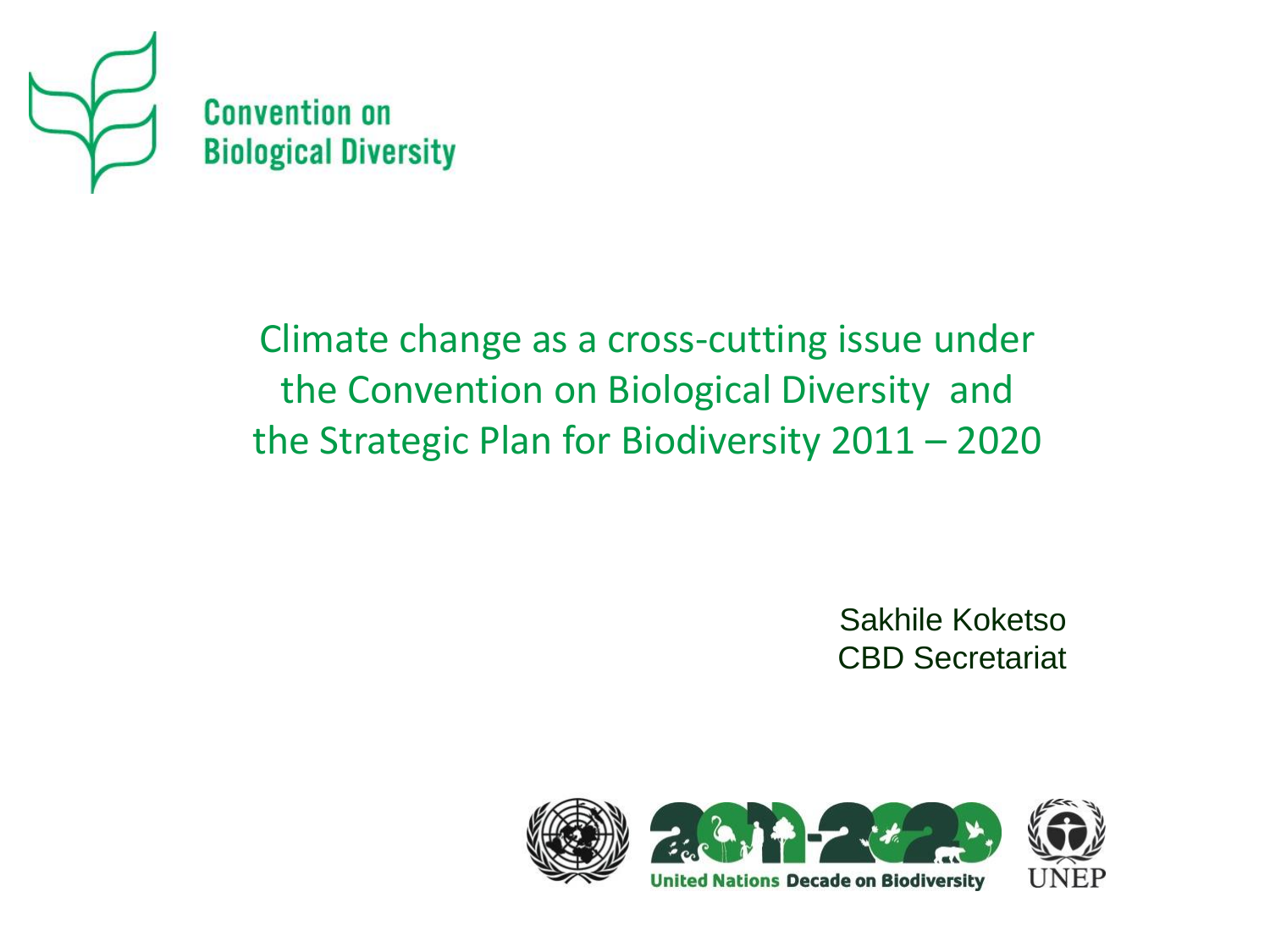To identify regions, ecosystems and components of biodiversity that are vulnerable to climate change; and assess the threats and impacts of climate change;

To address and reduce the impacts of climate change, and climate change mitigation and adaptation activities, on biodiversity and biodiversitybased livelihoods, including implementation of ecosystembased approaches to climate change mitigation and adaptation

To integrate climate change concerns into national biodiversity strategies and action Plans (NBSAPs);

To monitor the impacts of climate change on biodiversity and biodiversity-based livelihoods.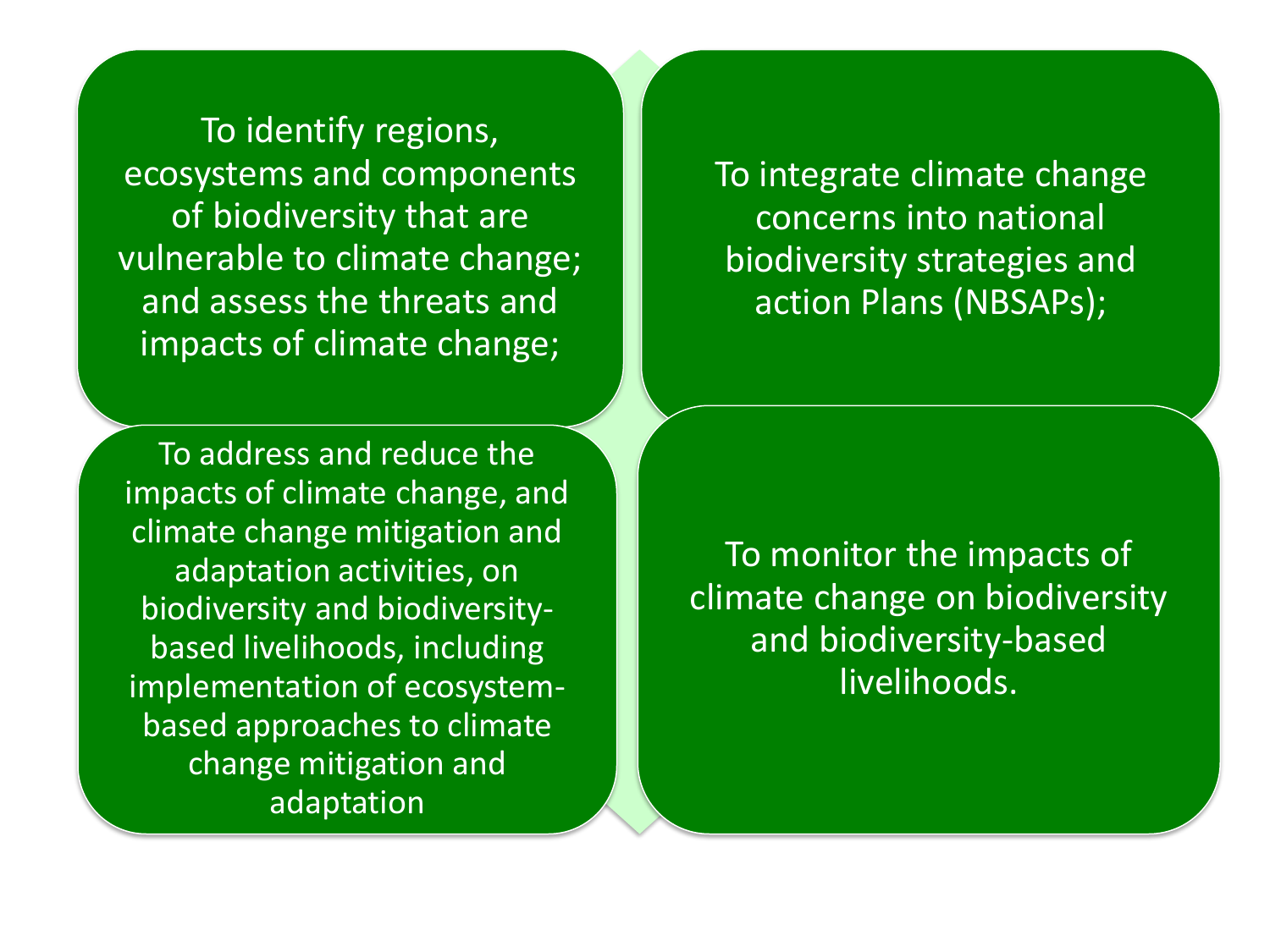## Progress under the CBD programme on climate change

| Identify<br>vulnerable<br>components<br>and assess<br>threats | 1) Fifth national reports and other reports to the CBD<br>NBSAPs and links to NAPs (UNFCCC) through stocktaking<br>2)<br>and V&I assessments<br>3) Bringing global science to bear (IPCC 5AR, GBO-4) |
|---------------------------------------------------------------|------------------------------------------------------------------------------------------------------------------------------------------------------------------------------------------------------|
| Integrate<br>climate change<br>into NBSAPs                    | 1) Revised and updated NBSAPs<br>National targets in the framework of the Aichi Targets<br>2)<br><b>Links to NAPs and NAPAs</b><br>3)                                                                |
| Address the<br>impacts of<br>climate change                   | 1) Programmes & projects to address the impacts<br>Creation or adjustment of institutional arrangements<br>2)<br>3) Introduction of ecosystem-based approaches                                       |
| <b>Monitor the</b><br>impacts of<br>climate change            | 1) Fifth national reports and other reports to the CBD                                                                                                                                               |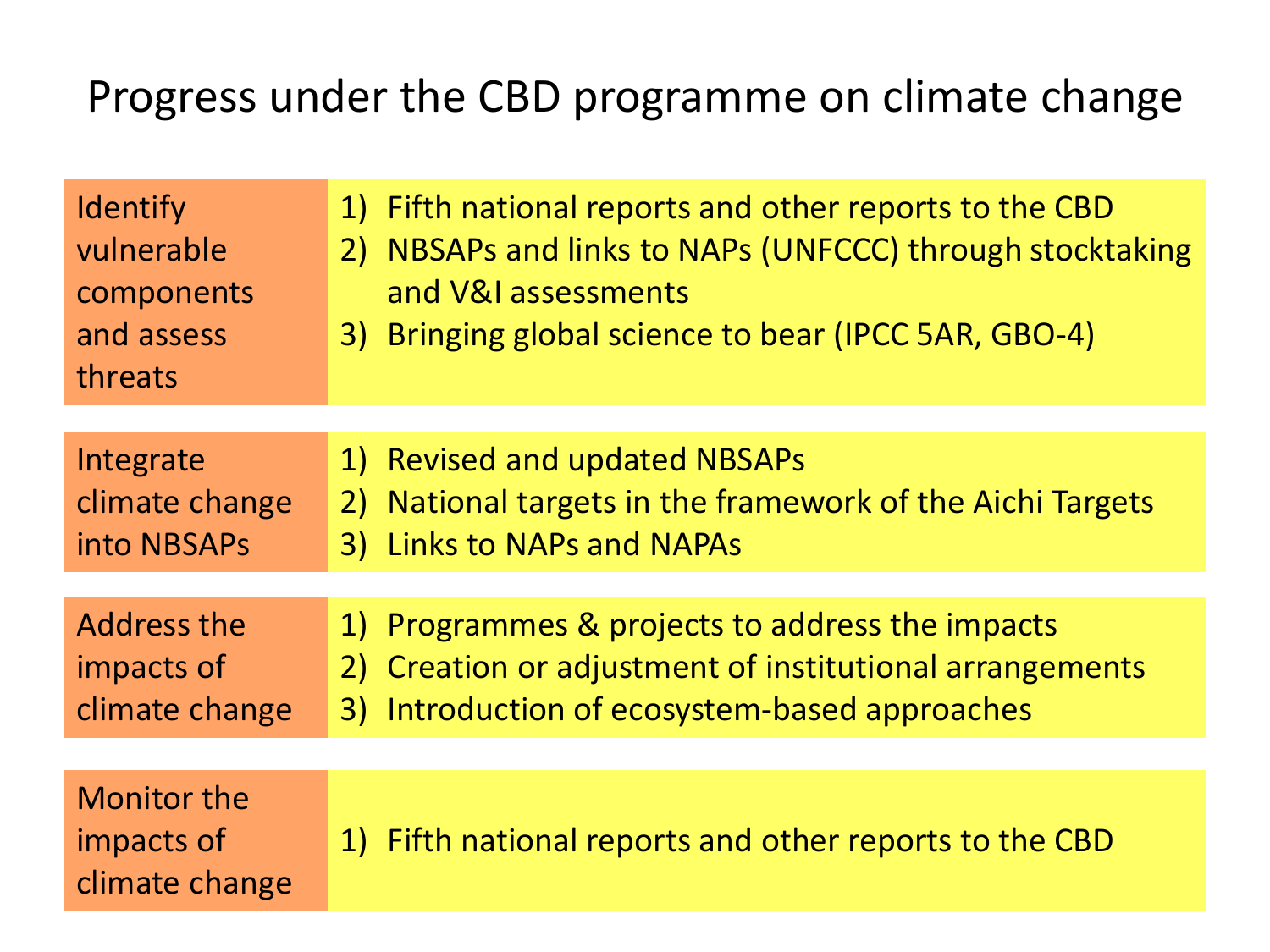## Progress under the CBD programme on climate change

Secretariat of the **Convention on**<br>**Biological Diversity** 

#### CBD Technical Series No. 84



**UPDATE ON CLIMATE GEOENGINEERING IN RELATION** TO THE CONVENTION ON **BIOLOGICAL DIVERSITY:** POTENTIAL IMPACTS AND **REGULATORY FRAMEWORK** 











**SYNTHESIS REPORT ON EXPERIENCES WITH ECOSYSTEM-BASED** APPROACHES TO CLIMATE **CHANGE ADAPTATION AND** DISASTER RISK REDUCTION









MANAGING ECOSYSTEMS IN THE **CONTEXT OF CLIMATE CHANGE** MITIGATION: A review of current knowledge and recommendations to support ecosystem-based mitigation actions that look beyond terrestrial forests



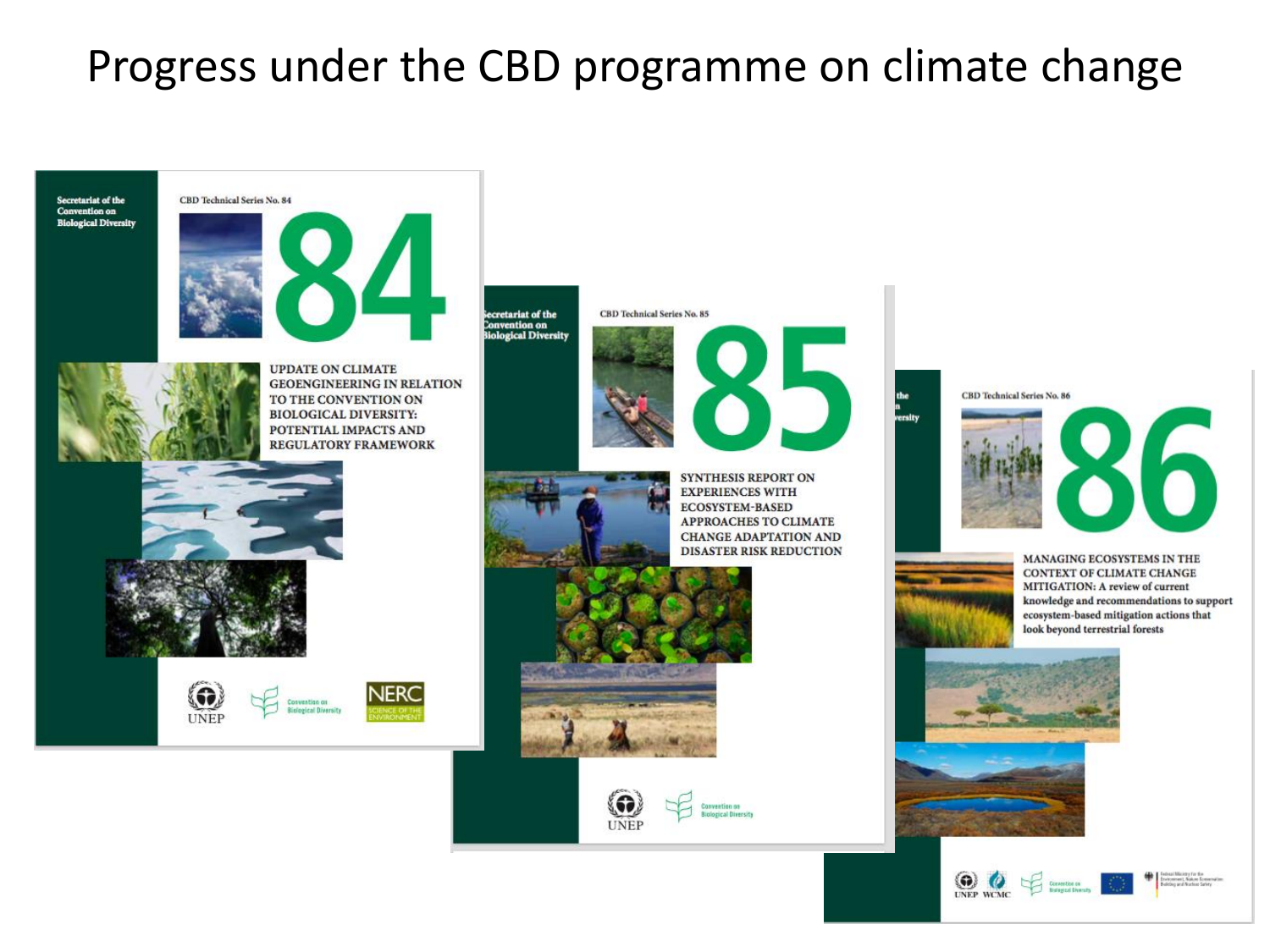# Progress under the CBD programme on climate change

- Integration of ecosystem-based disaster risk reduction in the scope of the programme since COP 12
- COP 13 decision XIII/4:
	- Welcomes Paris Agreement
	- Encourages Parties to take into account integrity of ecosystems when developing and implementing NDCs
	- Encourages Parties to integrate EbA across sectors
	- Requests the Executive Secretary, in collaboration with UNFCCC and UNCCD and other relevant organizations, to develop voluntary guidelines for the design and implementation of EbA, taking into consideration existing guidance.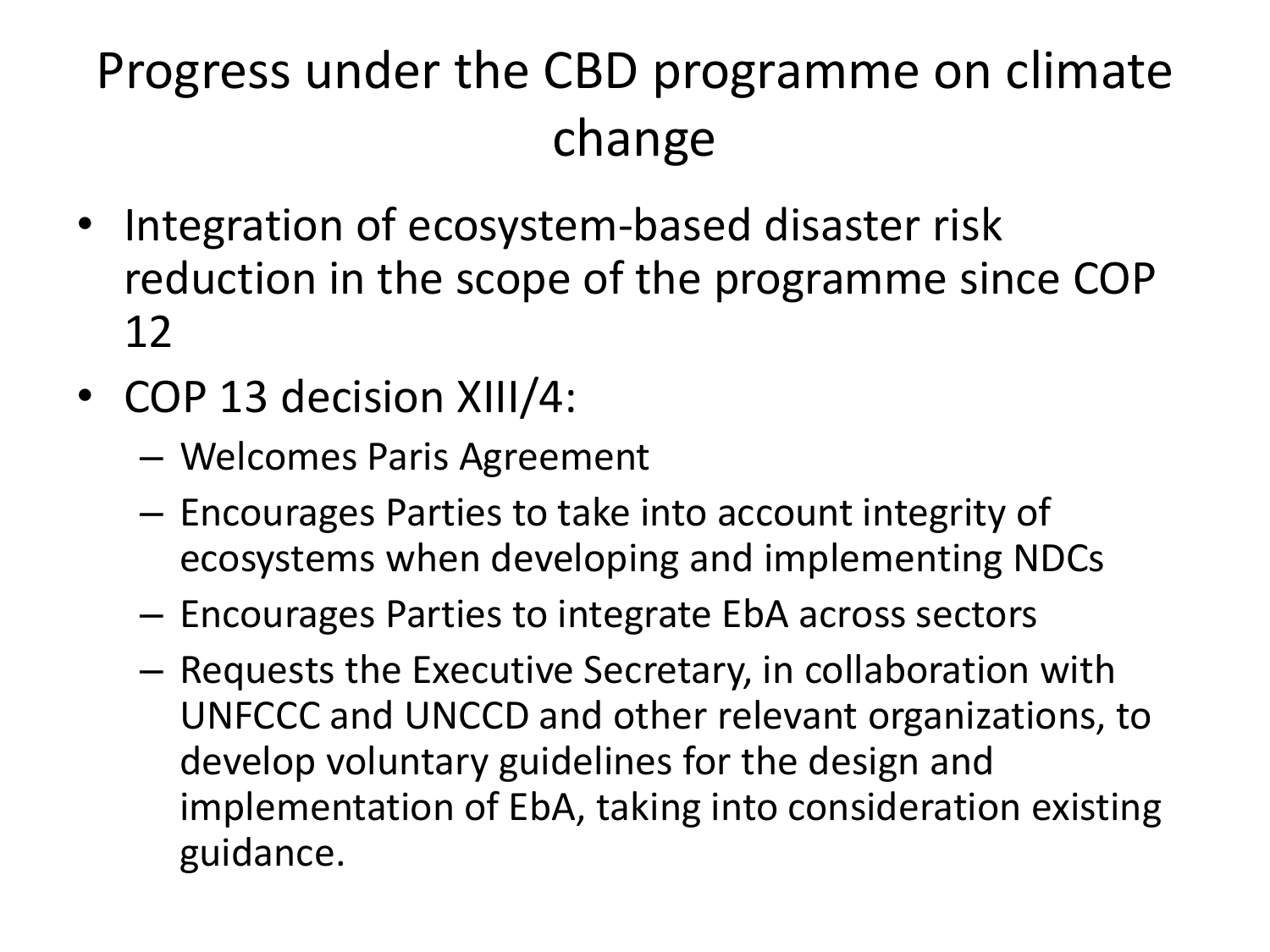### Linking the CMS and the CBD climate change programmes